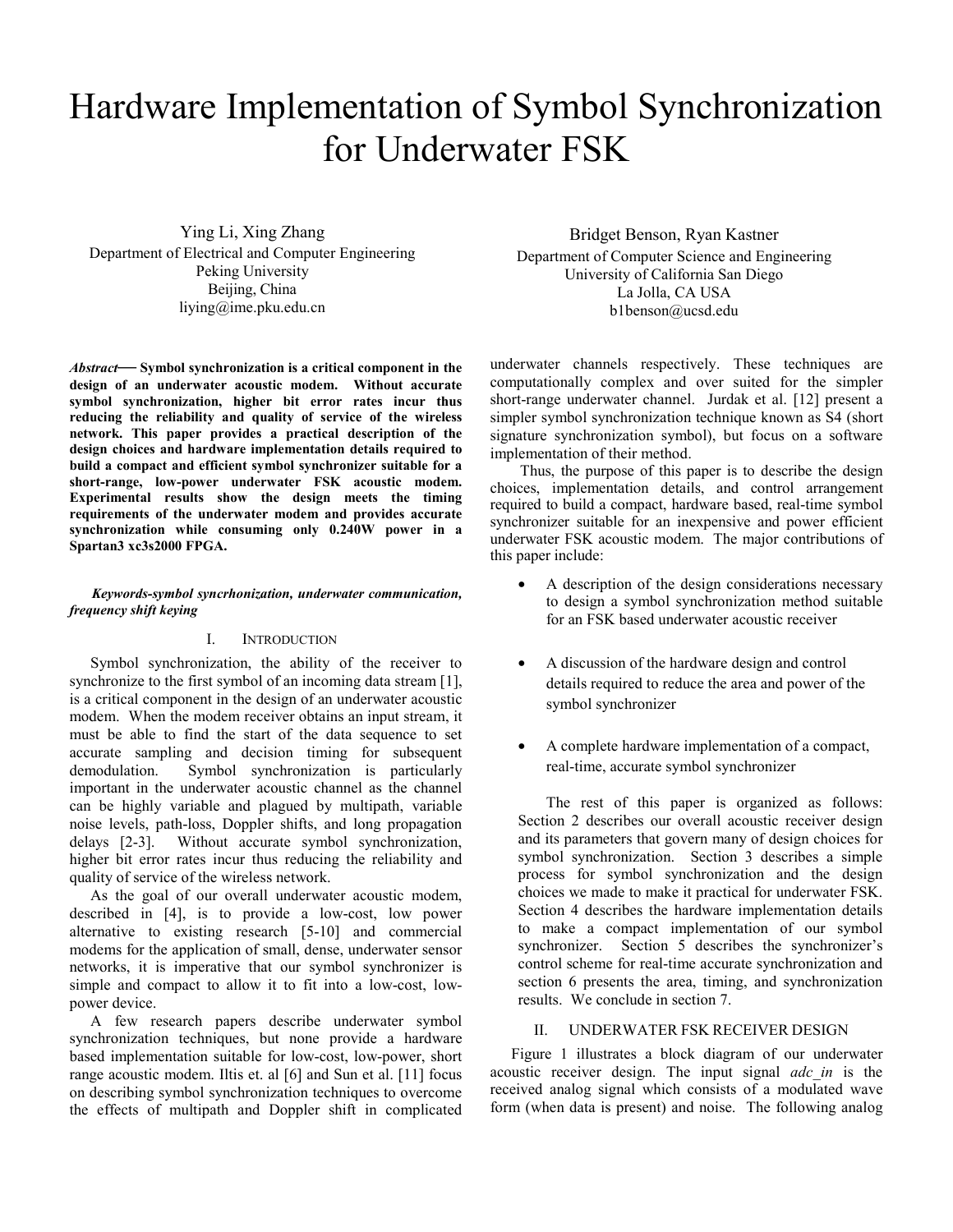to digital converter (ADC) and Digital Down Converter (DDC) recover the signal to the digital 'baseband' according to the FSK modulation scheme and known carrier frequency. A synchronizer is then required to locate the symbol synchronization point. The demodulator block is disabled by not giving signal from a DMUX until it obtains a valid index from the synchronizer. This index corresponds to the synchronization point allows the demodulator to begin demodulation with accurate symbol timing. The demodulator adopts the FSK demodulation scheme described in [4] making use of two bandpass filters (one centered on the mark frequency and one centered on the space frequency) to decode the sequence. The decoded bit stream *data\_out* is then sent to the host computer and translated to a readable message.



Figure 1. Block diagram of underwater acoustic FSK receiver

The modem makes use of the frequency and rate parameters shown in Table 1. These parameters govern the timing constraints of the symbol synchronization technique described in the following section.

| <b>Properties</b> | Assignment     |
|-------------------|----------------|
| Modulation        | FSK            |
| Carrier frequency | 35 KHz         |
| Mark frequency    | 1 KHz          |
| Space frequency   | 2 KHz          |
| Symbol duration   | $5 \text{ ms}$ |
| Sampling Clock    | <b>800 KHz</b> |
| Demodulator Clock | 16 KHz         |

**TABLE I. MODEM TIMING CONSTRAINTS AND PARAMETERS** 

# III. SYMBOL SYNCHRONIZATION FOR UNDERWATER FSK

The most common and simple symbol synchronization approach relies on the transmission of a predefined sequence of symbols, often referred to as a training, or reference sequence. The transmitter sends a packet that begins with the reference sequence and the receiver compares the received sequence with the known reference sequence in order to locate the start of the packet  $[1, 13-14]$ . The comparison is

effectively performed by correlating the received sequence with the reference sequence when a new sample is received. When the reference and receiving sequence exactly align with each other, the correlation result reaches a maximum value and the synchronization point is located (Figure 2).



Figure 2: Process of symbol synchronization

Though this synchronization method is straight forward in theory, there are many design choices that must be considered before implementing the algorithm:

- *A. How can the peak correlation result be detected effectively?*
- *B. What reference code is appropriate for the application?*
- *C. How will the reference code be represented?*
- *D. How long should the reference code be?*

# *A. Peak Detection*

Typical methods to detect a correlation peak involve setting a correlation threshold where the correlation result only rises above the threshold when the receiving sequence and reference sequence are perfectly aligned. The threshold must be large enough to minimize the number of false alarms (the system detects the reference code is present when it is not), but small enough to guarantee the peak will still be detected when the signal level is low.

The underwater acoustic channel is highly variable and plagued by variable noise levels, path-loss, and long propagation delays [2-3]. Thus, selecting a static correlation threshold for the underwater receiver is impractical as the received signal strength and noise level are changing in realtime. We therefore need to set a dynamic correlation threshold based on a dynamic estimation of the noise level. As a data packet could be sent at any time, it is hard to find a suitable rate for the receiver to take 'noise' samples periodically to set the dynamic threshold. The receiver must be able to set an appropriate threshold whether data or noise is present. The goal can be achieved through the use of an orthogonal reference sequence. As shown in the equations (1- 4), the receive sequence, R(t), contains both the delayed transmitted sequence (the reference sequence followed by data),  $S(t-\tau)$ , and noise n(t) in (1). When we correlate the received sequence with the reference code, r(t), and the orthogonal reference code  $r<sub>o</sub>(t)$  at the receiver separately, the correlation result of the reference branch  $C(t)$  (2) contains both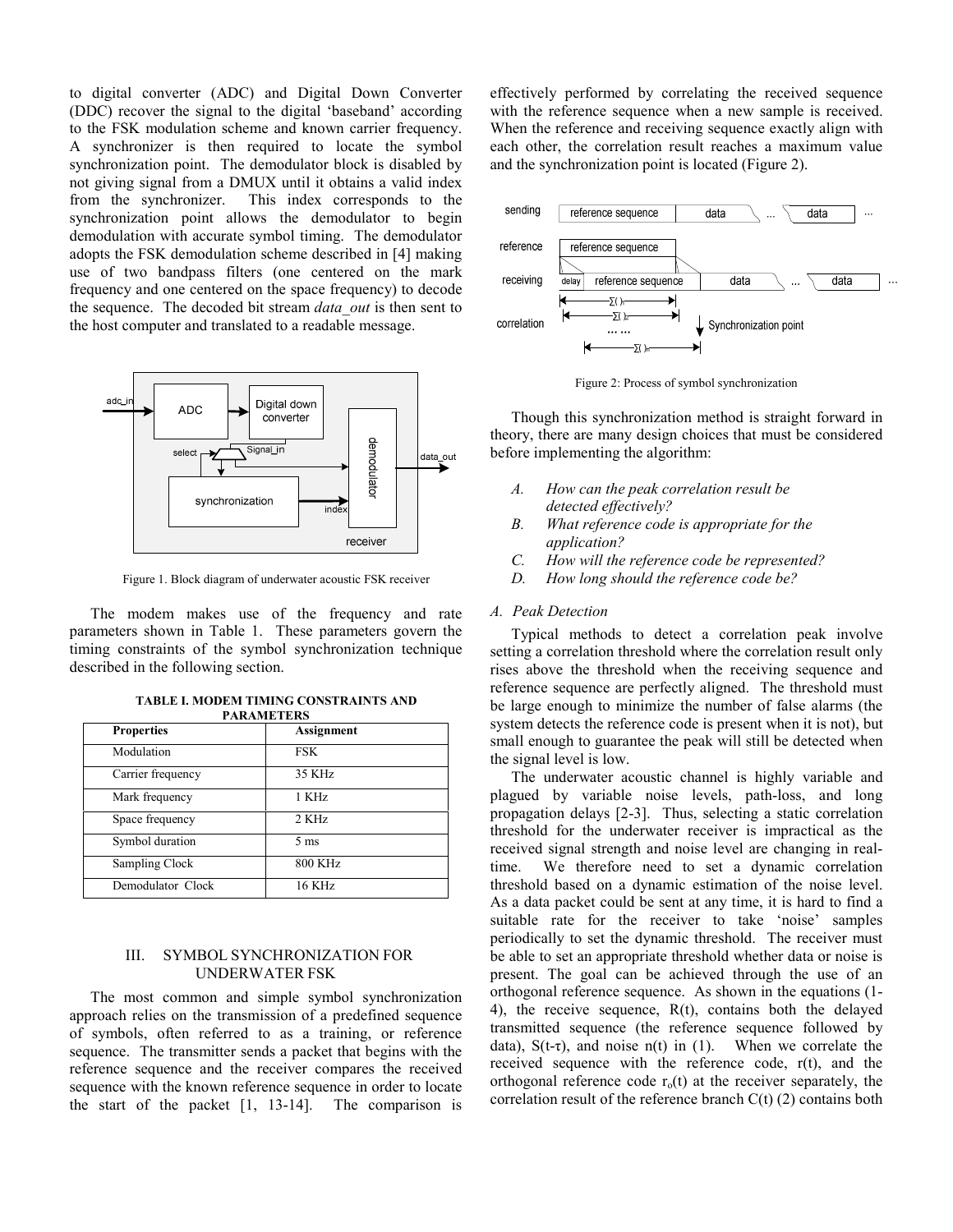signal and noise portion, whereas the correlation result of the orthogonal branch  $Co(t)$  (3) contains solely the noise correlation result. We can therefore estimate the real-time noise level by calculating the standard deviation of the correlation result of the orthogonal branch  $T(t)$  (4) and set the threshold according to this result. Though the threshold calculation is not a true estimate of the noise (as it includes the 'noise' from the imperfection of the orthogonal correlation), it serves as a reasonable threshold for peak detection.

$$
R(t) = S(t - \tau) + n(t)
$$
 (1)

$$
C(t) = R(t) * r(t) = \sum_{j} R'(t)r(t + j)
$$
 (2)

$$
C_{o}(t) = R(t) * r_{o}(t) = \sum_{j} R'(t)r_{o}(t + j)
$$
  
=  $\sum_{j} S'(t - \tau)r_{o}(t + j) + \sum_{j} n'(t)r_{o}(t + j)$   
=  $\sum_{j} n'(t)r_{o}(t + j)$  (3)

$$
T(t) = \sum_{j} C_{o}(t)^{2} = \sum_{j} n'(t) r_{o}(t + j)
$$
 (4)

# *B. Reference Code Selection*

In order to make use of the scheme described above, we must select a reference code that has an excellent periodic and aperiodic autocorrelation function, and an excellent crosscorrelation function (with values close to zero) with its orthogonal code. We therefore choose two orthogonal Gold codes as Gold codes show reasonable cross-correlation and off-peak autocorrelation values while providing perfect orthogonality in the zero-offset case [14].

# *C. Sequence Representation*

Gold codes are binary sequences of length  $2^m$ -1 consisting of '1's and '-1's. As the underwater acoustic receiver uses FSK modulation, we can represent the Gold code by using the mark frequency to represent a  $1'$  and a space frequency to represent a '-1.' However, representing the Gold code as a sequence of sinusoids eclipses its desired auto-correlation and cross-correlation properties. Thus we need to introduce a 'signal shaping' function before computing a correlation to make the receiving sequence look like a sequence of '1s' and '-1s' instead of a sequence of sinusoids.

#### *D. Sequence Length Selection*

We select an appropriate reference length for the Gold code by simulating the symbol synchronization method in MATLAB with a packet consisting of Gold code of lengths 3, 7, 15, and 31 followed by 80 symbols of data with a value of 15dB SNR (the same setting as [4]). Ten thousand simulations produced correct results and a sharp and distinct peak for the synchronization point for packets with Gold codes of length 15 and 31, but failed to produce accurate results for packets with Gold codes of length 7 and 3. Thus, we select a reference code length of 15 as it is the minimum length that provides accuracy. Figure 3 shows the simulation result for a packet with a reference code of length 15. The dashed line

shows the result of the orthogonal correlation, the thick line shows the resulting threshold and the solid line shows the reference correlation result. The result of the correlation and orthogonal correlation is virtually zero when only noise is present. The correlation result first rises above the threshold when the data packet is present and the synchronization point is accurately detected as the highest point above the threshold within the following two reference lengths. A two reference length period is selected as the peak searching interval because it takes two reference lengths for an incoming reference signal to enter and exit the interval of correlation.



Figure 3. MATLAB simulation of symbol synchronization for underwater FSK

#### *E. Symbol Synchronizatin for Underwater FSK*

Our symbol synchronization scheme for underwater FSK is therefore given in Figure 4. The input signal, *Sig\_in*, is the baseband signal coming from the DDC. The signal first passes through a signal shaping block which shapes the input signal from a sinusoid to a square wave. The signal shaping block consists of the same mark and space filters as those in the demodulator followed by a down sampler, absolute value operation, and subtraction. The effect of the filters is to remove out of band noise and begin to shape the signal as having regions of different amplitudes. The down sampler and absolute value operations further smooth the signal into an all positive square-like wave. The subtraction produces the desired square like wave consisting of positive and negative numbers ready for correlation with the reference code consisting of '1s' and '-1s.'

After the signal passes through the shaping block, it then performs a parallel correlation with the expected reference code and orthogonal reference code. The result of the correlation with the orthogonal branch is squared and summed to compute its standard deviation and serve as a threshold for the reference code correlation operation (as previously described). The 'find max index' logic compares the reference correlation result with the threshold. When the reference correlation result rises above the threshold, the logic looks for the highest peak above the threshold over two reference length periods to ensure it can find the highest peak that denotes the synchronization point. The index of peak position is recorded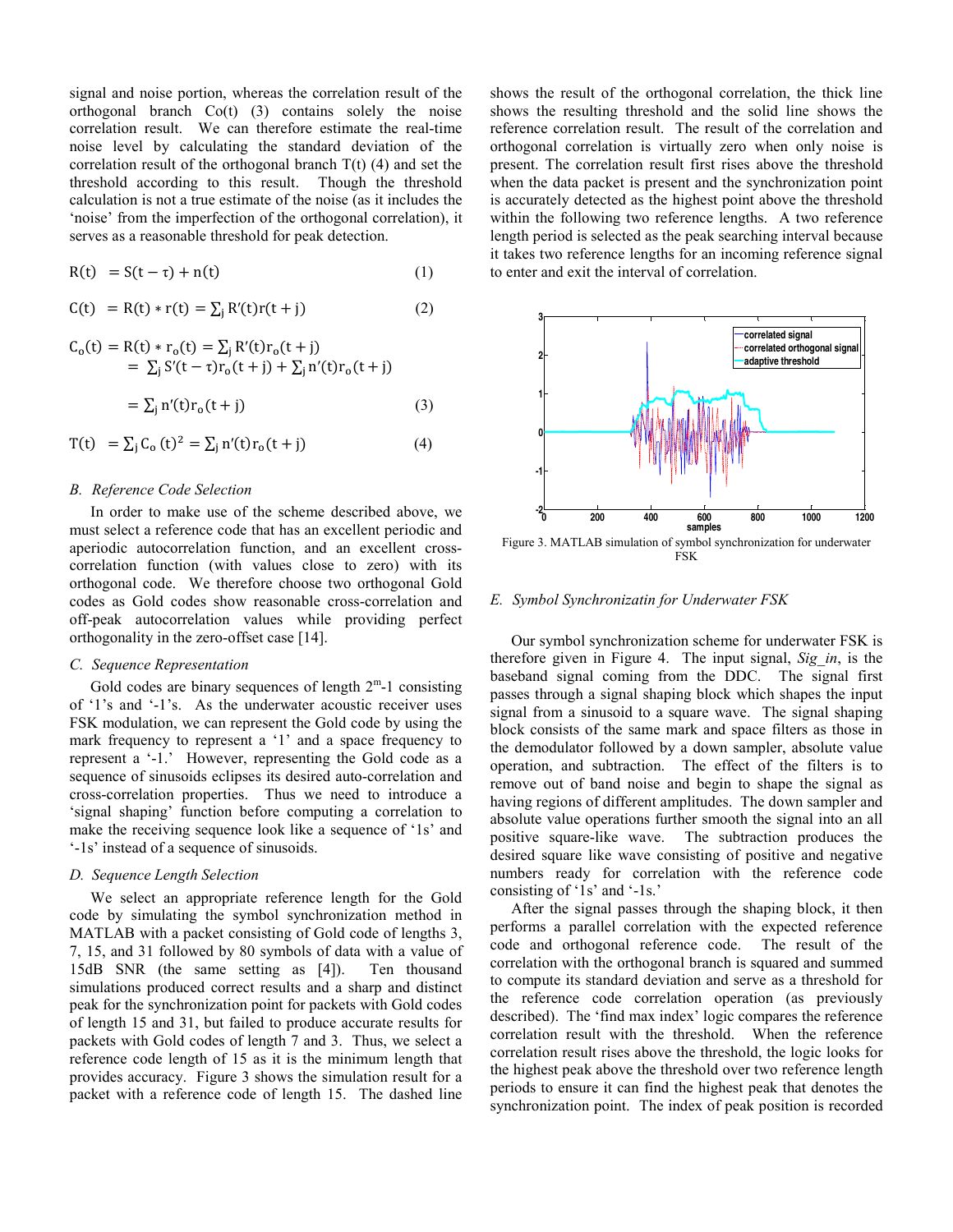and sent to the demodulator for accurate symbol timing (see section 5 for further details on the control flow).



Figure 4. Block diagram for symbol synchronization

# IV. HARDWARE IMPLEMENTATION

In order to implement our symbol synchronization design into hardware, we need to consider the design parameters of our acoustic receiver. Recall that the ADC sampling rate is 800KHz and the symbol period is 5ms. These parameters give a total of 4000 samples per symbol. With a reference length of 15 symbols, the entire reference sequence is 60,000 samples. Multiply that by 2 to include the orthogonal reference sequence. Correlating 120,000 samples requires 120,000 multiplications and 119,998 additions. These operations are either too area-consuming or computationally infeasible to complete in one 800KHz sampling clock period (1.25 us). We thus focus our hardware design implementation on reducing the complexity of the correlation.

Since the signal shaping block down samples the incoming signal to shape the signal into a square-like wave. As a square wave only requires one bit to represent the sequence, ideally we could down sample the shaped signal by a factor of 4000, thus reducing the number of samples for correlation to 15 (one sample per symbol). However, in an implementation of a communications system, signals should be oversampled by at least a factor of 4 to account for noise.

Thus we down sample the original signal by 1000 to create

a signal sequence consisting of 4 samples per symbol, or 60 samples. We therefore require a correlater that can handle 120 multiplications (including the orthogonal branch) and 118 additions in one 800Hz (800kHz/1000) clock period.

Our correlation architecture (for one correlation branch) is giving in Figure 5. Each 800Hz clock period, the shaped signal is shifted into a 60 element shift register that must be correlated with the reference signal. In order to reduce the path length, we applied a 4KHz local clock to pipeline the storing. As the reference signal is represented by  $\lq$  is and  $\lq$ -1's, we can simplify the correlation operation by replacing the multiplications with a sign selection method (SS core): when the reference signal is a '1', add the relevant stored shaped signal, when the reference signal is a  $-1$  subtract the relevant stored shaped signal.

We implement the correlation in a 15-stage pipeline as a fully parallel shift register implementation would require too many resources and a fully serial shift register implementation would require a significantly faster clock. The appropriate 15 elements of the shift register are serially selected into an SS core at a 16KHz clock rate to achieve a partial correlation result. The outputs of four SS cores are then summed in one 800Hz clock period to produce the complete correlation result. Thus we achieve a compact, timing accurate correlation implementation. The symbol synchronization has a delay of eighty 16KHz clock cycles, 1 for clocking data in, 60 for shifting the signal into the correlator, 15 for the pipelined additions and 4 for shifting the result to the output.

The rest of the symbol synchronization design is computationally inexpensive; the filters consist of two small 20-tap FIR filters designed using [15] and the threshold calculator only requires one multiplier and one adder. The 800Hz clock used for synchronization is source synchronous with the 800KHz sampling clock and 16KHz demodulator clock to avoid clock confliction.



Figure 5. Hardware units of correlation implementation in underwater FSK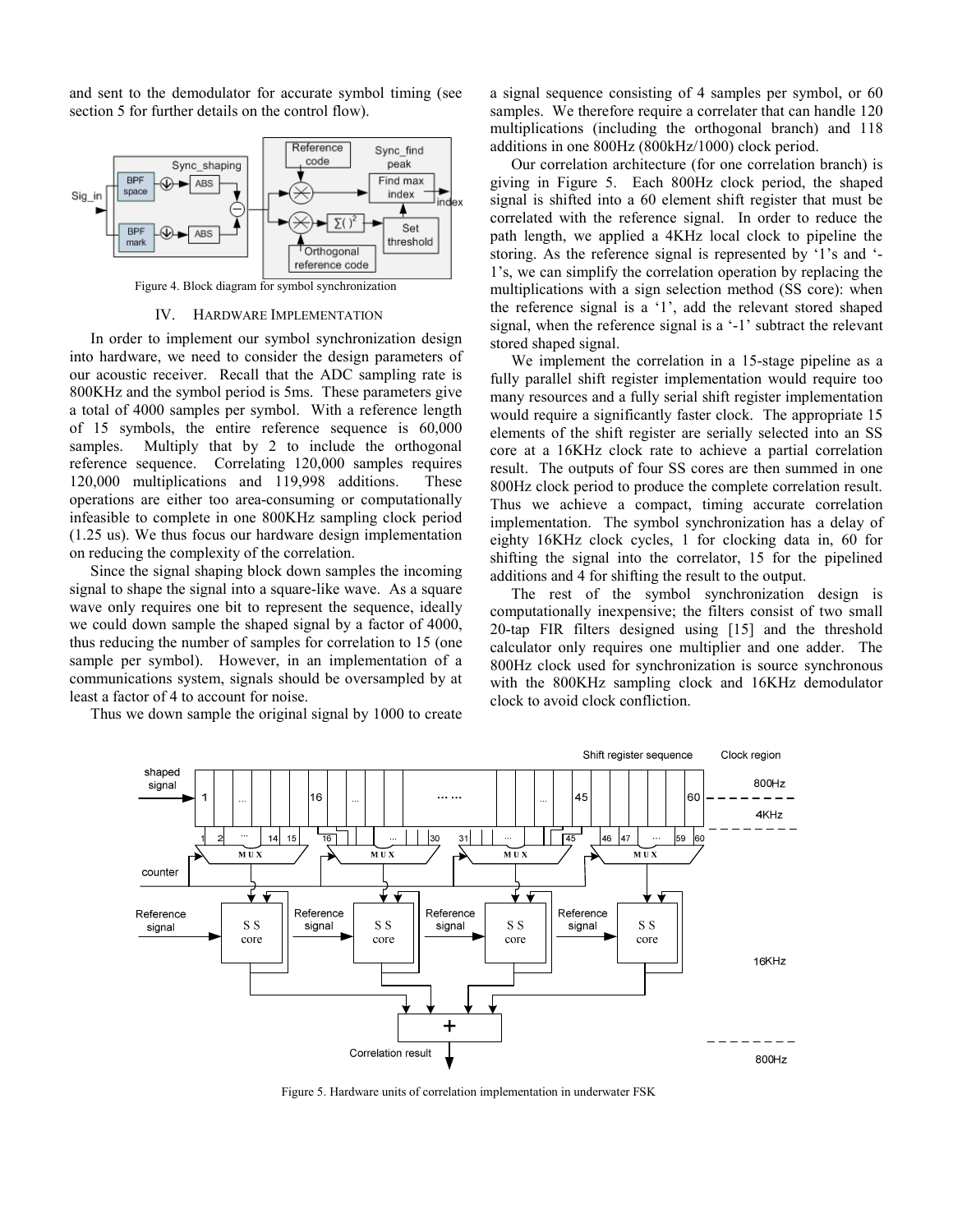## V. SYMBOL SYNCRHONIZATION CONTROL

In order to ensure correct operation of our symbol synchronizer, we need to consider the control scheme of the algorithm: When should synchronization begin? How can we use the synchronization point to set correct symbol timing for demodulation? This section describes the symbol synchronization control scheme and its implementation.

# *A. Initialization*

Upon startup the modem must initialize the known reference code and orthogonal reference code to memory at the clock rate 800KHz clock and performing an initial correlation over one reference length (60, 800Hz clock cycles) to ensure a valid threshold value, because the threshold calculation involves summing the correlation results from orthogonal branch over one reference length. Therefore, the total initialization occupies 75ms.

#### *B. Achieving Accurate Symbol Timing*

After initialization, the synchronizer executes as previously described: shaping the incoming signal, correlating it with the reference code and orthogonal reference code and searching for a correlation result above the threshold. When the reference correlation result rises above the threshold, the block looks for the highest peak above the threshold over two reference length periods to ensure it can find the highest peak that denotes the synchronization point. But how can the synchronization point be used for accurate symbol timing? Figure 6 and the following description provide our solution.

When the correlation result first rises above the threshold, we assume that this point is the synchronization point and thus need to start the symbol clock. Recall that the down-sampled clock used for synchronization is 800Hz and the symbol clock is 200Hz; therefore a symbol clock can be formed by 4 cycles of the down-sampled clock. Thus, at the time a peak occurs  $(1<sup>st</sup> peak)$ , a reset signal is asserted (*Rst\_symbol\_cnt*) to reset a 2 bit counter (*Symbol\_clk\_cnt*) which is used to generate the symbol clock every four 800Hz cycles. In the meantime, the index of the peak location, A, is stored into a real-time index register (*index\_reg*) and the demodulator is enabled (*en\_dem*). The real-time demodulated values are then stored in a temporary buffer and the number of demodulated symbols is counted by another counter (*symbol\_num\_count*).

If another, larger peak, occurs within two reference lengths (2<sup>nd</sup> peak), *rst symbol cnt* is asserted to resynchronize the symbol clock at this higher peak point. The value of *index reg* is also replaced to B (the number of samples offset from the initial peak A). The counter, *symbol\_num\_count,*  continues to count the number of demodulated symbols and the demodulated results are stored in a temporary buffer. The values already demodulated between A and B will be ignored as the peak at A was not the maximum.

When an even larger, real peak occurs (3<sup>rd</sup>), *rst\_symbol\_cnt* is again re-asserted to resynchronize the symbol clock at this higher peak. The value of *index reg* is set to C (the number of samples offset from the initial peak A). Since B was not the maximum either, the values already demodulated between time A and C will have to be ignored.

At the end of two reference lengths, the location of the maximum peak, C, can be found in *index\_reg* and the number of symbols demodulated since the first peak can be found in *symbol\_num\_count.* We can then calculate the address of the first valid piece of data in the temporary buffer with the following equation:

$$
addr = symbol\_num\_cnt - round \left[ \frac{NO\_OF\_SAMPLES - 1 - index\_reg}{DS\_FACTOR} \right]
$$

where  $NO$ <sub>-</sub> $OF$ <sub>-</sub> $SAMPLES$  is the number of samples in two reference lengths (120), DS\_FACTOR is the down sampling factor between the synchronization clock (800Hz) and the symbol clock (200Hz) and round[(*NO\_OF\_SAMPLES* -1 -*index\_reg*) / *DS\_FACTOR*] gives the number of symbols demodulated since the synchronization point (C) found in *index\_reg*.

After the modem has demodulated the entire packet, it desserts the *en* dem signal and the synchronizer returns to searching for a correlation result above the threshold to synchronize on the next incoming packet.



Figure 6. Control of symbol synchronization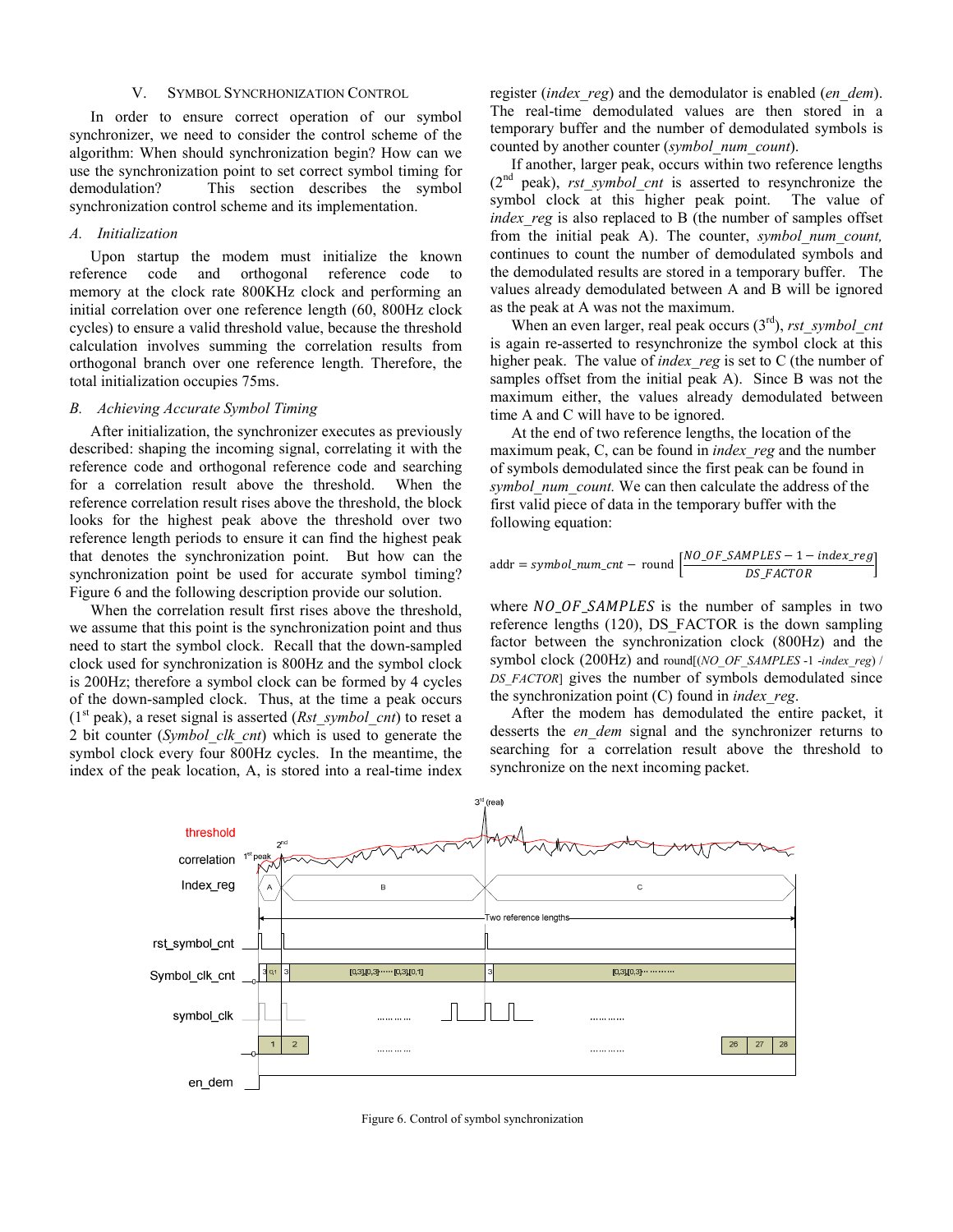#### VI. RESULTS

In order to test the accuracy of our symbol synchronizer, we collected noise followed by a packet of data followed by noise followed by another packet of data in our underwater lab bench setup (an 18 inch bucket of water with a send and receive transducer). We used the collected data as input to our receiver design and monitored signals in ModelSim[16] to verify the synchronizer's operation. The packet of data collected consisted of the Gold Code of '011001010111101' followed by 80 bits of data with 12dB SNR. Figure 7 shows the hardware simulation result for our design described in Verilog HDL. The four signals in the figure are: the input signal to the synchronizer (Signal in), the output of the signal shaping block (Shaped Signal), the threshold set by orthogonal correlation (threshold), and the output of the reference code correlation (correlation). The horizontal bars illustrate the actual synchronization point (actual) and the one reported (index) from the synchronizer. As expected, the index is exactly 80 cycles behind the actual synchronization point illustrating accurate symbol timing is achieved. We repeated the test altering the SNR level in the bucket of water, to 8, 4, and 2 dB and obtained accurate synchronization for all tests (although demodulation was not accurate for the 2dB test).



Figure 7. Experimental result

Table 2 shows the FPGA hardware resources required for each component of the acoustic receiver design with standard optimization. These resources are reported for a Xilinx Spartan 3 xc3s2000 FPGA (a low-cost and low power device) with the percent of total resources shown in parentheses. It is difficult to compare the resource usage to other underwater synchronization hardware implementations as these values are not reported in the literature. The power consumption of the receiver (the DDC, demodulator, and synchronizer), determined by XPower Estimator 9.1.03 [18], is 0.240W which is significantly lower than the 0.8W receive power reported by some commercial acoustic modems [19]. Although the synchronizer is the most area consuming component of the acoustic receiver design, it offers a compact implementation capable of fitting into a device that costs less than \$60.

TABLE II. FPGA RESOURCE USAGE

|                    | Occupied<br><b>Slices</b> | <b>LUTs</b> | <b>BRAMs</b> |
|--------------------|---------------------------|-------------|--------------|
| <b>DDC</b>         | 284                       | 541         |              |
| <b>Demodulator</b> | 025                       | 1980        |              |
| Synchronizer       | .2000                     | 22101       |              |

#### VII. CONCLUSION

Symbol synchronization is a critical component in the design of an underwater acoustic modem. When the modem receiver obtains an input stream, it should make sure to find the correct start of the data sequence to set accurate sampling and decision timing for subsequent demodulation.

This paper describes a practical description of the hardware design choices and implementation details required to build a compact hardware symbol synchronizer suitable for our lowcost, low-power underwater FSK acoustic modem. Experimental results show the design provides accurate synchronization while occupying only 58% of occupied slicess and 54% of LUTs in the low-cost, low-power Spartan 3 xc3s2000 FPGA.

Future work will be to perform open ocean experiments to test the operation of the synchronizer and the entire modem design in a real underwater environment.

#### ACKNOWLEDGMENT

This material is based upon work partially supported by the China Scholarship Council and partially supported under National Science Foundation Grant #0816419 and a National Science Foundation Graduate Research Fellowship.

#### **REFERENCES**

- [1] S. Bregni, Synchronization of Digital Telecommunications Networks, *WILEY*, 2002.
- [2] E. M. Sozer and M. Stojanovic, "Underwater Acoustic Networks", *IEEE Journal of Oceanic engineering*, Vol. 25, No. 1, January 2000.
- [3] I. F. Akyildiz, D. Pompili and T. Melodia, "Challenges for Efficient Communication in Underwater Acoustic Sensor Networks", *ACM Sigbed Review*, Vol. 1, No. 2, July 2004.
- [4] Y. Li, B. Benson, R. Kastner, X. Zh, "Bit Error Rate, Power and Area Analysis of Multiple Implementations of Underwater FSK**"**, *Proceedings of ERSA*, 2009.
- [5] L. Freitag, M. Grund, S. Singh, J. Partan, P. Koski, and K. Ball, "The WHOI Micro-Modem: An acoustic communications and navigation system for multiple platforms," *Proceedings of MTS/IEEE Oceans*, 2005.
- [6] R. Iltis, H. Lee, R. Kastner, D. Doonan, T. Fu, R. Moore and M. Chin, "An Underwater Acoustic Telemetry Modem for Eco-Sensing," *Proceedings of MTS/IEEE Oceans*, 2005
- [7] J. Wills, W. Ye, and J. Heidemann, "Low-power acoustic modem for dense underwater sensor networks," *Proc. of WUWNet Conference*, 2006.
- [8] C.V. Jurdak, Lopes, and P. Baldi. "Software Acoustic Modems for Short Range Mote-based Underwater Sensor Networks," *Proceedings of MTS/IEEE Oceans Asia Pacific.* 2006.
- [9] B. Benson, G. Chang, D. Manov, B. Graham, and R. Kastner, "Design of a low-cost acoustic modem for moored oceanographic applications," *Proceedings of WUWNet Conference*, 2006.
- [10] R. Sözer and M. Stojanovic, "Reconfigurable acoustic modem for underwater sensor networks", Proc. of WUWNet Conference, 2006.
- [11] H. Sun, R. Xu, F. Xu, "A New Accurate Symbol synchronization Scheme for Underwater Acoustic Communication System", Proceedings